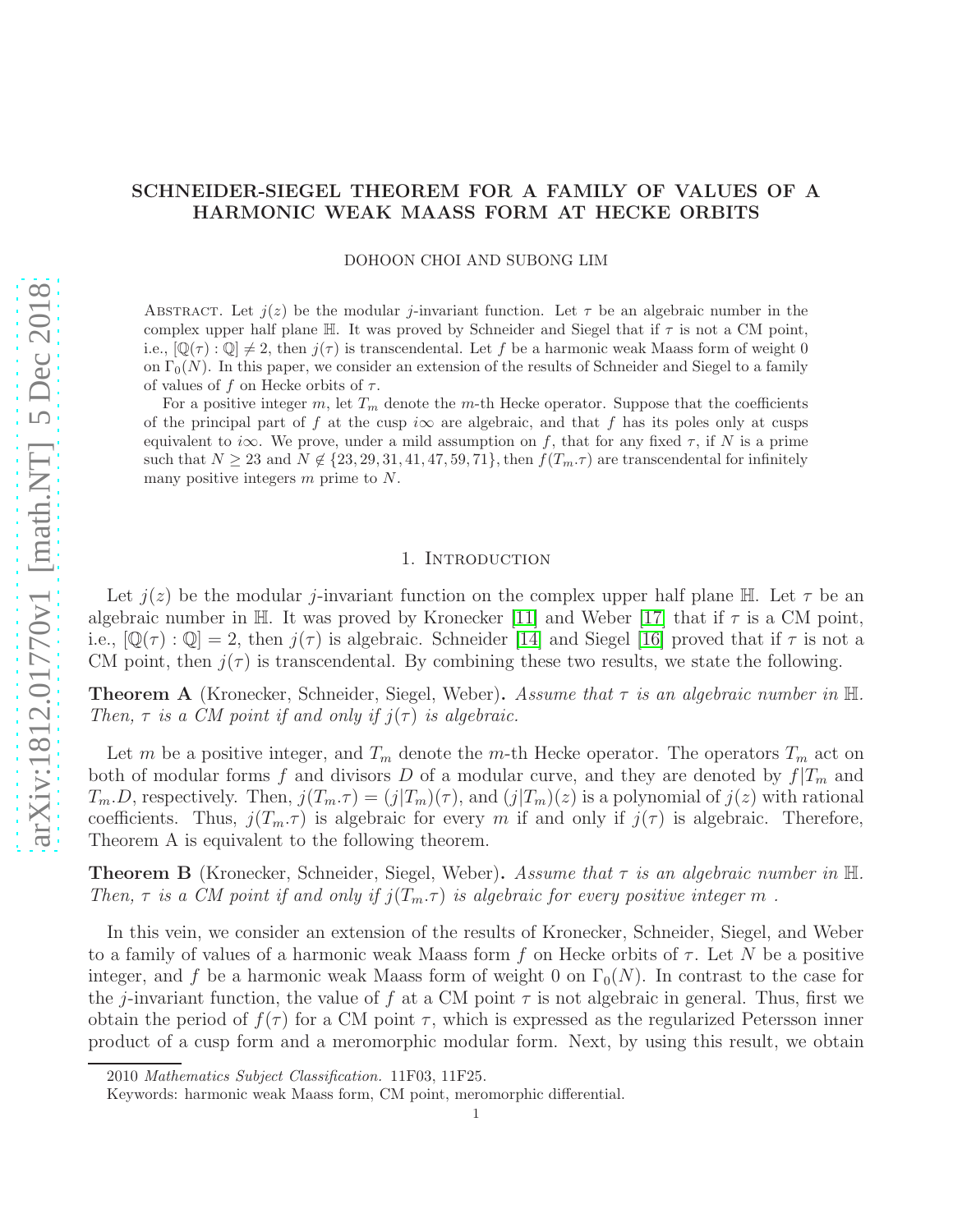an extension of the results of Kronecker, Schneider, Siegel, and Weber to a family of values of f on Hecke orbits of  $\tau$ .

Let  $Y_0(N)$  be the modular curve of level N defined by  $\Gamma_0(N)\backslash\mathbb{H}$ , and  $X_0(N)$  denote the compactification of  $Y_0(N)$  by adjoining the cusps. Let us note that  $X_0(N)$  is a curve defined over Q. We fix an algebraic closure  $\mathbb Q$  of  $\mathbb Q$ . Let K be a subfield of  $\mathbb Q$  or the field  $\mathbb C$  of complex numbers. Let C be a curve defined over K. For an extension E of K, we denote by  $Div_C(E)$  the group of divisors of C defined over E. Let f be a function on  $C(\mathbb{C}) \setminus S$  for a finite subset S of  $C(\mathbb{C})$ . If  $D = \sum_{P \in \mathcal{C}} n_P P \in \text{Div}_{\mathcal{C}}(\mathbb{C})$  and the support of D does not contain any point in S, then we define

$$
f(D) := \sum n_P f(P).
$$

The m-th Hecke operator  $T_m$  acts on  $Div_{X_0(N)}(\mathbb{C})$ , and it is denoted by  $T_m.D$  for  $D \in Div_{X_0(N)}(\mathbb{C})$ .

Let k be a non-negative even integer. Let  $S_k(\Gamma_0(N))$  denote the space of cusp forms of weight k on Γ<sub>0</sub>(N). We denote by  $H_k(\Gamma_0(N))$  the space of harmonic weak Maass forms of weight k on  $\Gamma_0(N)$ . For the differential operator  $\xi_{-k}$  defined by  $\xi_{-k}(f)(z) := 2iy^{-k}\frac{\partial}{\partial \overline{z}}f(z)$ , the assignment  $f(z) \mapsto \xi_{-k}(f)(z)$  gives an anti-linear mapping

(1.1) 
$$
\xi_{-k} : H_{-k}(\Gamma_0(N)) \to M^!_{k+2}(\Gamma_0(N)),
$$

where  $M^!_k(\Gamma_0(N))$  denotes the space of weakly holomorphic modular forms of weight k on  $\Gamma_0(N)$ . Here, y denotes the imaginary part of  $z \in \mathbb{H}$ . Let  $H^*_{-k}(\Gamma_0(N))$  be the inverse image of the space  $S_{k+2}(\Gamma_0(N))$  of cusp forms under the mapping  $\xi_{-k}$ .

**Definition 1.1.** Let f be a harmonic weak Maass form of weight 0 on  $\Gamma_0(N)$ . We say that f is arithmetic if f satisfies the following conditions:

- (1) the principal part of f at the cusp i $\infty$  belongs to  $\overline{\mathbb{Q}}[q^{-1}]$ , and its constant term is zero,
- (2) the principal part of f at each cusp not equivalent to i $\infty$  is constant.

Here,  $q := e^{2\pi i z}$  for a complex number  $z \in \mathbb{H}$ .

This definition is similar with that of being good in [\[6\]](#page-12-0); however, the conditions in this definition are weaker than those in the definition of being good. Furthermore, a harmonic weak Maass form f is called an *arithmetic Hecke eigenform* if f is arithmetic and  $\xi_0(f)$  is a Hecke eigenform.

For  $\tau \in \mathbb{H} \cup \{i\infty\} \cup \mathbb{Q}$ , let  $Q_{\tau}$  be the image of  $\tau$  under the canonical map from  $\mathbb{H} \cup \{i\infty\} \cup \mathbb{Q}$ to  $X_0(N)$  and

$$
D_{\tau} := Q_{i\infty} - Q_{\tau} \in \text{Div}_{X_0(N)}(\mathbb{C}).
$$

If  $\tau$  is a CM point, then  $D_{\tau}$  is defined over  $\overline{\mathbb{Q}}$ . Thus, there exists a differential  $\psi_{D_{\tau}}^{alg}$  $\frac{u}{D_{\tau}}$  of the third kind associated to  $D_{\tau}$  such that  $\psi_{D_{\tau}}^{alg}$  $\mathcal{Q}_{D_{\tau}}^{alg}$  is defined over  $\overline{\mathbb{Q}}$ . Note that  $\psi_{D_{\tau}}^{alg}$  $_{D_{\tau}}^{aug}$  can be written as  $\psi_{D_{\tau}}^{alg} = 2\pi i f_{\psi_{D_{\tau}}^{alg}}(z)dz$  for some meromorphic modular form  $f_{\psi_{D_{\tau}}^{alg}}$  of weight 2 on  $\Gamma_0(N)$  (see Section [2.3](#page-4-0) for details). Let  $\left(\xi_0(f), f_{\psi_{D_{\tau}}^{alg}}\right)$  $\setminus$ be the regularized Petersson inner product of  $\xi_0(f)$  and  $f_{\psi_{D_{\tau}}^{alg}}$ (see Section [3](#page-5-0) for the definition of the regularized Petersson inner product). The following theorem shows that, for each positive integer m prime to N, the period of  $f(T_m, Q_\tau)$  can be expressed as the multiplication of  $\left(\xi_0(f), f_{\psi_{D_{\tau}}^{alg}}\right)$  $\setminus$ and the eigenvalue of  $\xi_0(f)$  for  $T_m$ .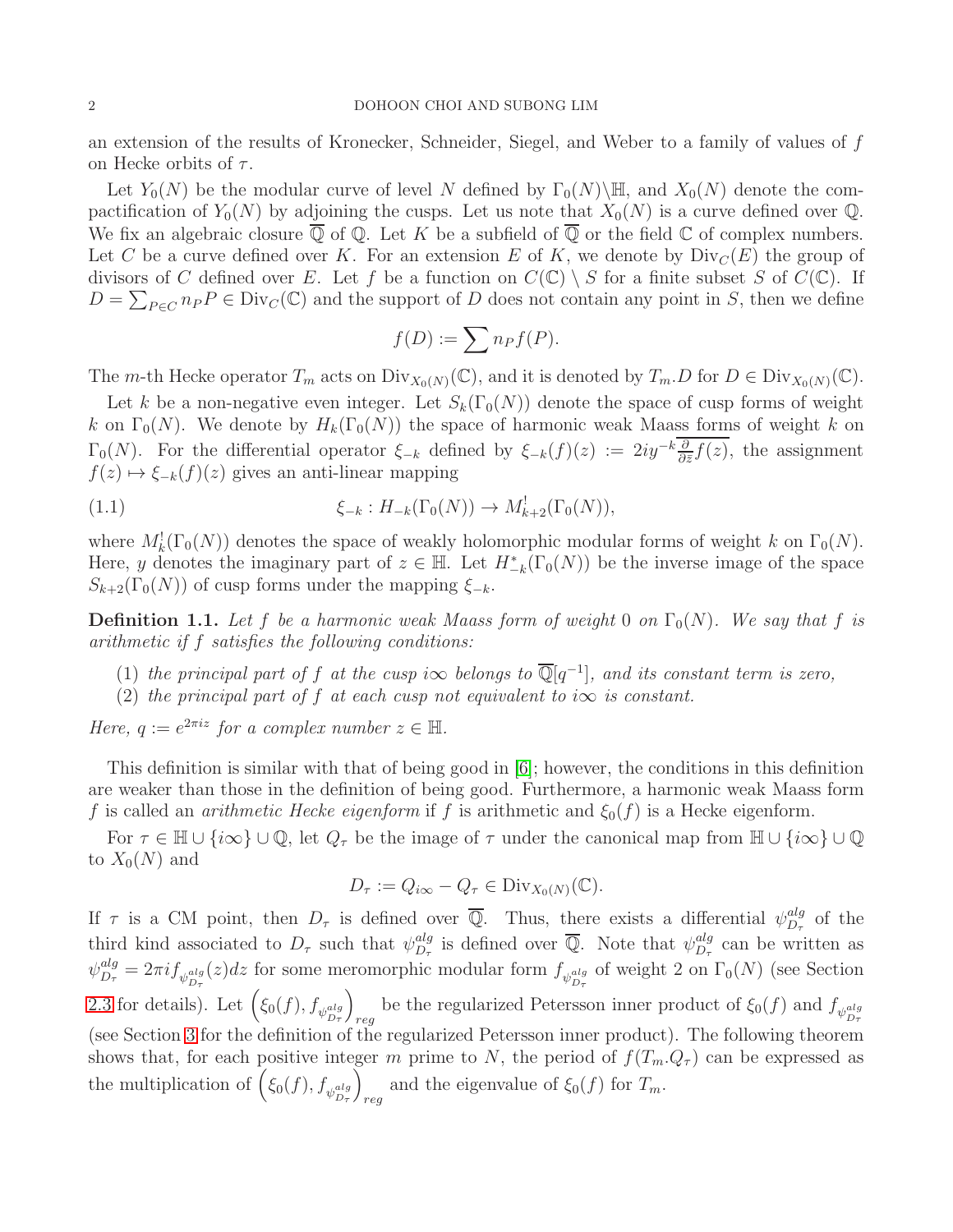<span id="page-2-0"></span>**Theorem 1.2.** Let N be a prime, and f be a harmonic weak Maass form of weight 0 on  $\Gamma_0(N)$ . Assume that f is an arithmetic Hecke eigenform, and that  $\tau$  is a CM point. Let  $\psi_{D_{\tau}}^{alg}$  $\delta_{D_{\tau}}^{aug}:=2\pi i f_{\psi_{D_{\tau}}^{alg}}(z)dz$ be a differential of the third kind associated to  $D_{\tau}$  defined over  $\overline{\mathbb{Q}}$ . Then,

$$
f(T_m.Q_\tau) - m^{-1}\lambda_m \left(\xi_0(f), f_{\psi^{alg}_{D_\tau}}\right)_{reg}
$$

is algebraic for every positive integer m prime to N, where  $\lambda_m$  is the eigenvalue of  $\xi_0(f)$  for  $T_m$ .

Theorem [1.2](#page-2-0) is applied to study the transcendence of  $f(T_m.Q_\tau)$  for an algebraic number  $\tau$  in H. Then, we have the following theorem concerning to an extension of the above results of Kronecker, Schneider, Siegel, and Weber to a family of values of f on Hecke orbits of  $\tau$ .

<span id="page-2-1"></span>**Theorem 1.3.** Let N and f be given as in Theorem [1.2.](#page-2-0) Assume that  $(g, \xi_0(f)) \neq 0$  for each Hecke eigenform  $g \in S_2(\Gamma)$ . Let  $\tau$  be an algebraic number in  $\mathbb{H}$ . Then,  $f(T_m.Q_\tau)$  is algebraic for every positive integer m prime to N if and only if  $\tau$  is a CM point and  $nD_{\tau}$  is rational on  $X_0(N)$ for some positive integer n.

**Remark 1.4.** Assume that f and  $\tau$  are given as in Theorem [1.3.](#page-2-1) In fact, if there is a positive integer m prime to N such that  $f(T_m,Q_\tau)$  is transcendental, then there are infinitely many such positive integers m prime to N (see the proof of Theorem [1.3](#page-2-1) in Section [4\)](#page-7-0).

Let  $J_{\Gamma_0(N)}$  be the Jacobian variety of the  $X_0(N)$  defined over Q. Then, an Albanese embedding  $i_{Q_{i\infty}}$ :  $X_0(N) \to J_{\Gamma_0(N)}$  can be defined by sending Q to  $Q_{i\infty} - Q$ . Let us note that  $m(Q_{i\infty} - Q)$  is rational on  $X_0(N)$  for some positive integer m if and only if  $i_{Q_i}(\mathcal{Q})$  is a torsion point in  $J_{\Gamma_0(N)}$ . Let

$$
T_{Q_{i\infty}}(X_0(N)) := \left\{ Q \in X_0(N)(\overline{\mathbb{Q}}) \mid i_{Q_{i\infty}}(Q) \text{ is a torsion point in } J_{\Gamma_0(N)} \right\}.
$$

If the genus of  $X_0(N)$  is larger than or equal to 2, then, by the Mumford-Manin conjecture (proved by Raynaud),  $T_{Q_{i\infty}}(X_0(N))$  is a finite set.

Let  $X_0^+(N)$  denote the quotient of  $X_0(N)$  by the Atkin-Lehner involution  $w_N$ . For primes N, Coleman, Kaskel, and Ribet [\[8\]](#page-13-4) conjectured the following statement: for all prime numbers  $N \geq 23$ ,

$$
T_{Q_{i\infty}}(X_0(N)) = \begin{cases} \{0, i\infty\} & \text{if } g^+ > 0, \\ \{0, i\infty\} \cup \{\text{hyperelliptic branch points}\} & \text{if } g^+ = 0, \end{cases}
$$

where  $g^+$  denotes the genus of  $X_0(N)^+$ . Baker [\[2\]](#page-12-1) proved this conjecture. Furthermore, for  $N \geq 23$ ,  $g^+$  is zero if and only if  $N \in \{23, 29, 31, 41, 47, 59, 71\}$ . Thanks to these results on torsion points on the Jacobian of a modular curve, we obtain the following theorem from Theorem [1.3.](#page-2-1)

Theorem 1.5. Under the assumption as in Theorem [1.3,](#page-2-1) assume that

 $N \geq 23$  and  $N \notin \{23, 29, 31, 41, 47, 59, 71\}.$ 

Then,  $f(T_m, Q_\tau)$  are transcendental for infinitely many positive integers m prime to N.

The remainder of this paper is organized as follows. In Section [2,](#page-3-0) we introduce some preliminaries for harmonic weak Maass forms, residues of meromorphic differentials on a modular curve, and differentials of the third kind on a complex curve. In Section [3,](#page-5-0) we review the definition of a regularized Petersson inner product and prove that the regularized Petersson inner product of a meromorphic modular form, associated with a canonical differential of the third kind of some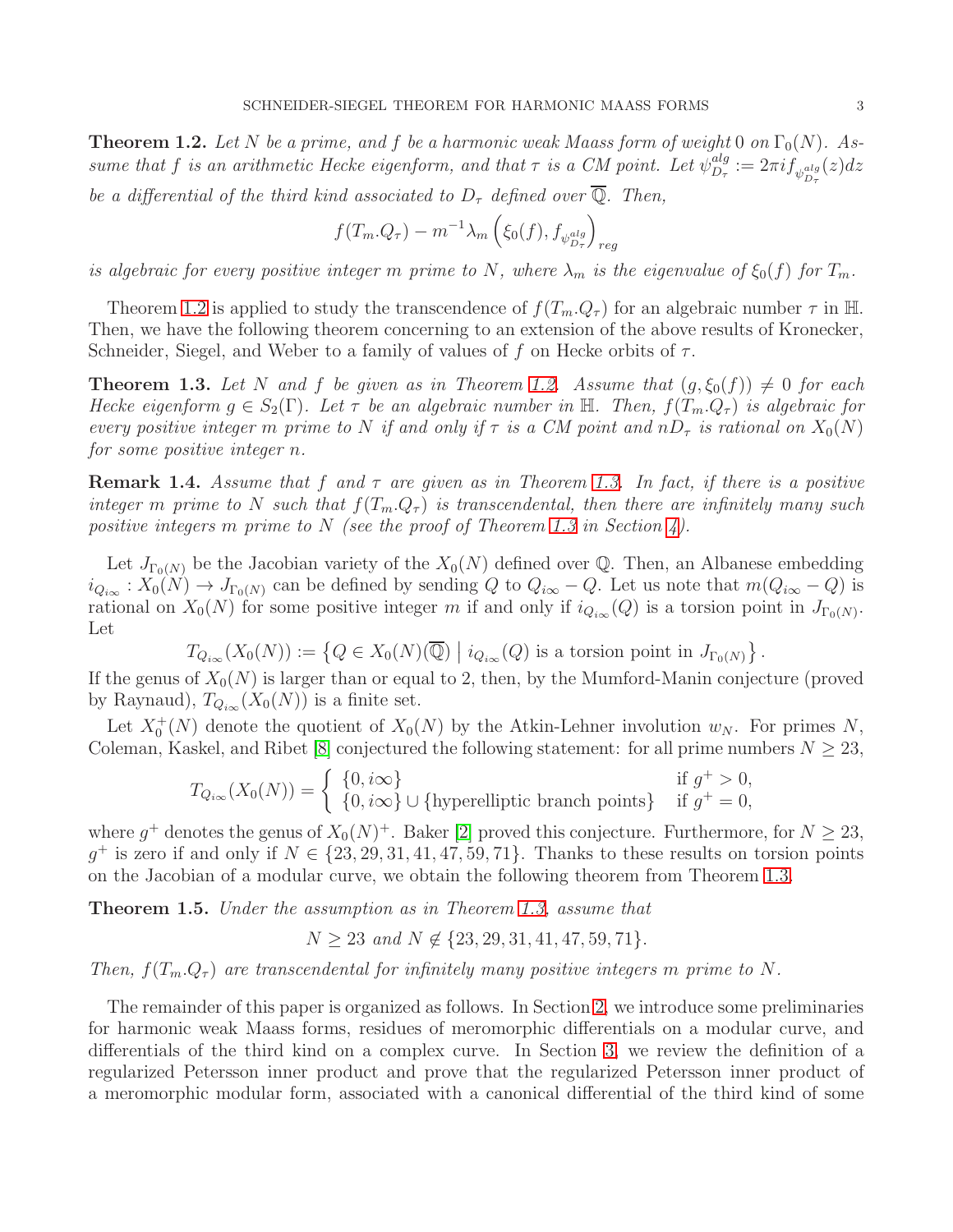### 4 DOHOON CHOI AND SUBONG LIM

<span id="page-3-0"></span>divisor on  $X_0(N)$ , with every cusp form of weight 2 on  $\Gamma_0(N)$  is zero. In Section [4,](#page-7-0) we prove Theorem [1.2](#page-2-0) and [1.3.](#page-2-1)

# 2. Preliminaries

In this section, we recall definitions and basic facts about harmonic weak Maass forms, residues of meromorphic differentials on a modular curve, and properties for differentials of the third kind on a complex curve.

2.1. Harmonic weak Maass forms. For details of harmonic weak Maass forms, we refer to [\[4\]](#page-12-2) and [\[13\]](#page-13-5). Let k be an even integer. We recall the weight  $k$  slash operator

$$
(f|_{k}\gamma)(z) := (cz+d)^{-k}f(\gamma z)
$$

for any function f on  $\mathbb{H}$  and  $\gamma = \binom{a b}{c d} \in SL_2(\mathbb{Z})$ . Let  $\Delta_k$  denote the weight k hyperbolic Laplacian defined by

$$
\Delta_k := -y^2 \left( \frac{\partial^2}{\partial x^2} + \frac{\partial^2}{\partial y^2} \right) + iky \left( \frac{\partial}{\partial x} + i \frac{\partial}{\partial y} \right),
$$

where x (resp. y) denotes the real (resp. imaginary) part of z. Now, we give the definition of a harmonic weak Maass form.

**Definition 2.1.** Let N be a positive integer. A smooth function f on  $\mathbb{H}$  is a harmonic weak Maass form of weight k on  $\Gamma_0(N)$  if it satisfies the following conditions:

(1)  $f|_{k}\gamma = f$  for all  $\gamma \in \Gamma_0(N)$ ,

$$
(2) \ \Delta_k f = 0,
$$

(3) a linear exponential growth condition in terms of y at every cusp of  $\Gamma_0(N)$ .

We denote by  $H_k(\Gamma_0(N))$  the space of harmonic weak Maass forms of weight k on  $\Gamma_0(N)$ .

Assume that t is a cusp of  $\Gamma_0(N)$ . Let  $\sigma_t \in SL_2(\mathbb{Z})$  be a matrix such that  $\sigma_t(i\infty) = t$ , and  $\Gamma_0(N)_t$  denote the stabilizer of cusp t in  $\Gamma_0(N)$ . We define a positive integer  $\alpha_t$  by

$$
\sigma_t^{-1} \Gamma_0(N)_t \sigma_t = \left\{ \pm \left( \begin{smallmatrix} 1 & \ell \alpha_t \\ 0 & 1 \end{smallmatrix} \right) : \ell \in \mathbb{Z} \right\}.
$$

Recall that  $f|_k \sigma_t$  has the Fourier expansion of the form  $f|_k \sigma_t = f_t^+ + f_t^-$ , where

(2.1) 
$$
f_t^+(z) = \sum_{n \gg -\infty} a_f^t(n) e^{2\pi i n z/\alpha_t}, f_t^-(z) = b_f^t(0) y^{1-k} + \sum_{\substack{n \ll \infty \\ n \neq 0}} b_f^t(n) \Gamma(4\pi n y/\alpha_t, -k+1) e^{2\pi i n z/\alpha_t},
$$

where  $\Gamma(x, s)$  denotes the incomplete gamma function defined as an analytic continuation of the function  $\int_x^{\infty} t^{s-1}e^{-t}dt$ . This Fourier series is called the Fourier expansion of f at a cusp t. The function  $\sum_{n\leq 0} a_f^t(n)e^{2\pi i n z/\alpha_t}$  is called the principal part of f at the cusp t.

For a positive integer n, let  $T_n$  denote the n-th Hecke operator. Then, the Hecke operator  $T_n$ commutes with the differential operator  $\xi_{-k}$  in the following way

<span id="page-3-1"></span>(2.2) 
$$
\xi_{-k}(f|_{-k}T_n) = n^{-k-1}(\xi_{-k}(f)|_{k+2}T_n)
$$

for a harmonic weak Maass form  $f$  of weight  $-k$ .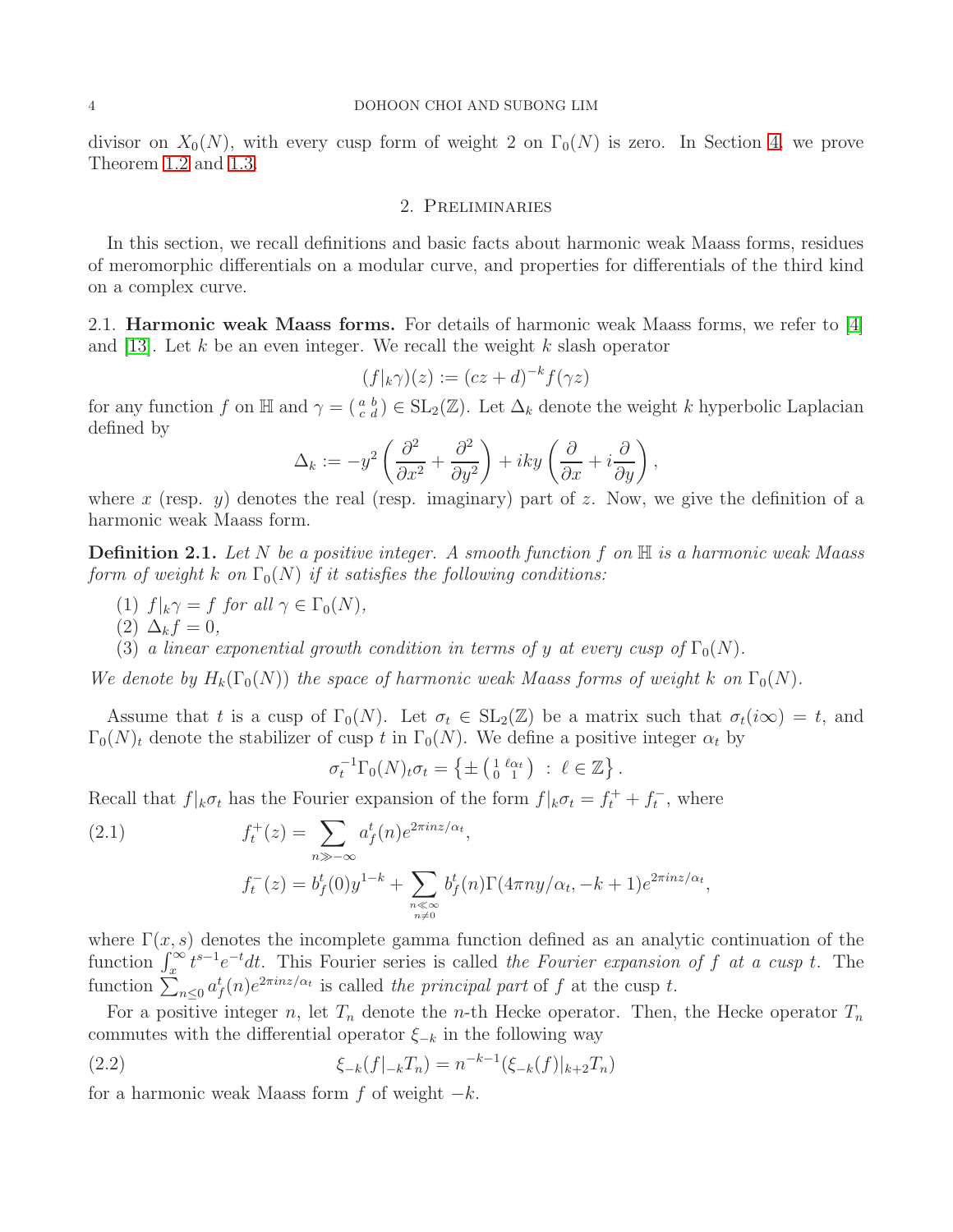2.2. Residues of a meromorphic differential on  $X_0(N)$ . Let  $\psi$  be a meromorphic differential on  $X_0(N)$ . Then, there exists a unique meromorphic modular form g of weight 2 on  $\Gamma_0(N)$  such that  $\psi = g(z)dz$ . Assume that t is a cusp of  $\Gamma_0(N)$ . Assume that, for each cusp t, g has the Fourier expansion of the form

$$
(g|_2\sigma_t)(z) = \sum a_g^t(n)q^{n/\alpha_t},
$$

where  $q := e^{2\pi i z}$  for  $z \in \mathbb{H}$ .

For  $\tau \in \mathbb{H} \cup \{i\infty\} \cup \mathbb{Q}$ , let  $Q_{\tau}$  be the image of  $\tau$  under the canonical map from  $\mathbb{H} \cup \{i\infty\} \cup \mathbb{Q}$  to  $X_0(N)$ . Let  $\text{Res}_{Q_{\tau}} g dz$  denote the residue of the differential  $g(z)dz$  at  $Q_{\tau}$  on  $X_0(N)$ , and  $\text{Res}_{\tau} g$  be the residue of g at  $\tau$  on H. We describe  $\text{Res}_{Q_z} g dz$  in terms of  $\text{Res}_{\tau} g$  as follows. Let  $\mathcal{C}_N$  be the set of inequivalent cusps of  $\Gamma_0(N)$ . For  $\tau \in \mathbb{H}$ , let  $e_{\tau}$  be the order of the isotropy subgroup of  $SL_2(\mathbb{Z})$ at  $\tau$ . Then, we have

$$
\operatorname{Res}_{Q_{\tau}} g dz = \begin{cases} \frac{1}{e_{\tau}} \operatorname{Res}_{\tau} g & \text{if } \tau \in \mathbb{H}, \\ \frac{1}{2\pi i} \alpha_{\tau} a_{g}^{\tau}(0) & \text{if } \tau \in \mathcal{C}_{N}. \end{cases}
$$

<span id="page-4-0"></span>2.3. Differentials of the third kind. In this subsection, we review properties for differentials of the third kind on a complex curve. For details, we refer to [\[5\]](#page-12-3), [\[10\]](#page-13-6), and [\[15\]](#page-13-7). A differential of the third kind on  $X_0(N)$  means a meromorphic differential on  $X_0(N)$  such that its poles are simple and its residues are integers. Let  $\phi$  be a differential of the third kind on  $X_0(N)$  such that  $\phi$  has a pole at  $P_i$  with residue  $m_i$  and is holomorphic elsewhere.

Then, we define a linear map res for the space of differentials of the third kind on  $X_0(N)$  to  $Div_{X_0(N)}(\mathbb{C})$  by

$$
res(\phi) = \sum_j m_j P_j.
$$

The image of  $\phi$  under the map res is called the residue divisor of  $\phi$ . By the residue theorem, the residue divisor  $res(\phi)$  has degree zero.

Conversely, if D is a divisor on  $X_0(N)$  whose degree is zero, then there is a differential  $\psi_D$  of the third kind with  $res(\psi_D) = D$  by the Riemann-Roch theorem and the Serre duality. The differential  $\psi_D$  is unique up to addition of a cusp form of weight 2 on  $\Gamma_0(N)$ .

Let D be a divisor of  $X_0(N)$  with degree zero. Then, there is a unique differential  $\Phi_D$  of the third kind such that  $res(\Phi_D) = D$  and  $\Phi_D = \partial_z h$ , where h is a real harmonic function on  $X_0(N)$  with some singularities. Here, the differential  $\Phi_D$  of the third kind is called the canonical differential of the third kind associated to D (for example, see Section 1 in [\[15\]](#page-13-7) for more details). Scholl proved the following theorem by using Waldschmidt's result on the transcendence of periods of differentials of the third kind.

<span id="page-4-1"></span>**Theorem 2.2.** [\[15,](#page-13-7) Theorem 1] With the above notation, assume that D is defined over a number field F. Then,  $\Phi_D$  is defined over  $\overline{Q}$  if and only if some non-zero multiple of D is a principal divisor.

For a differential  $\psi$  of the third kind, we may write  $\psi = 2\pi i f(z)dz$ , where f is a meromorphic modular form of weight 2 on  $\Gamma_0(N)$ . All poles of f are simple poles and lie on  $Y_0(N)$ , and their residues are integers. The residue of  $\psi$  at the cusp t is a constant term of the Fourier expansion of f at the cusp t. By the q-expansion principle,  $\psi$  is defined over a number field F if and only if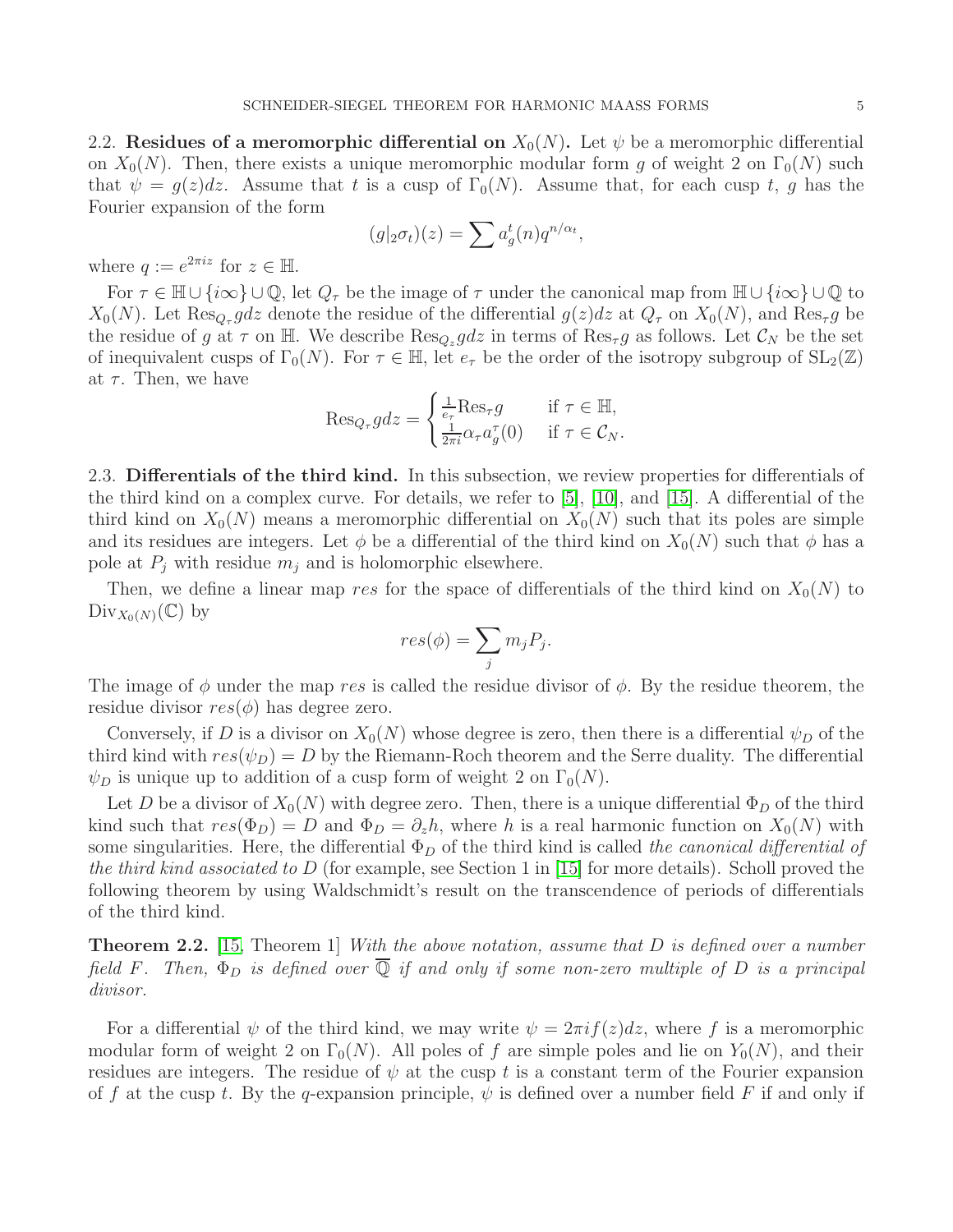all Fourier coefficients of f at the cusp  $i\infty$  are contained in F. Therefore, the following theorem [\[5,](#page-12-3) Theorem 3.3] was followed from Theorem [2.2.](#page-4-1)

**Theorem 2.3.** [\[5,](#page-12-3) Theorem 3.3] Let F be a number field. Let D be a divisor of degree 0 on  $X_0(N)$ defined over F. Let  $\Phi_D$  be the canonical differential of the third kind associated to D and write  $\Phi_D = 2\pi i f(z)dz$ . If some non-zero multiple of D is a principal divisor, then all the coefficients  $a(n)$  of f at the cusp i $\infty$  are contained in F. Otherwise, there exists an integer n such that  $a(n)$ is transcendental.

### 3. Regularized Petersson inner product

<span id="page-5-0"></span>Petersson introduced an inner product on the space of cusp forms, which is called the Petersson inner product. Borcherds [\[3\]](#page-12-4) used a regularized integral to extend the Petersson inner product to the case that one of two modular forms is a weakly holomorphic modular form. In this section, we recall the definition of a regularized Petersson inner product of a cusp form and a meromorphic modular form with the same weight by following  $\lbrack 3\rbrack$  and  $\lbrack 7\rbrack$ . Furthermore, we prove that if g is a meromorphic modular form on  $\Gamma_0(N)$  such that  $2\pi i g(z)dz$  is the canonical differential of the third kind associated to some divisor, then the regularized Petersson inner product of g with every cusp form of weight 2 on  $\Gamma_0(N)$  is zero.

Let g be a meromorphic modular form of weight k on  $\Gamma_0(N)$ . Let  $\text{Sing}(g)$  be the set of singular points of g on  $\mathcal{F}_N$ , where  $\mathcal{F}_N$  denotes the fundamental domain for the action of  $\Gamma_0(N)$  on H. For a positive real number  $\varepsilon$ , an  $\varepsilon$ -disk  $B_{\tau}(\varepsilon)$  at  $\tau$  is defined by

$$
B_{\tau}(\varepsilon) := \begin{cases} \{z \in \mathbb{H} : |z - \tau| < \varepsilon\} \\ \{z \in \mathcal{F}_N : \operatorname{Im}(\sigma_\tau z) > 1/\varepsilon\} \quad \text{if } \tau \in \{\mathrm{i}\infty\} \cup \mathbb{Q}. \end{cases}
$$

Let  $\mathcal{F}_N(g,\varepsilon)$  be a punctured fundamental domain for  $\Gamma_0(N)$  defined by

$$
\mathcal{F}_N(g,\varepsilon) := \mathcal{F}_N - \cup_{\tau \in \mathrm{Sing}(g) \cup \mathcal{C}_N} B_{\tau}(\varepsilon).
$$

Let f be a cusp form of weight k on  $\Gamma_0(N)$ . The regularized Petersson inner product  $(f, g)_{reg}$  of f and q is defined by

$$
(f,g)_{reg} := \lim_{\varepsilon \to 0} \int_{\mathcal{F}_N(g,\varepsilon)} f(z) \overline{g(z)} \frac{dxdy}{y^{k-2}}.
$$

By using the Stokes' theorem, we obtain the following theorem (for example, see [\[4,](#page-12-2) Proposition 3.5] or [\[7,](#page-13-8) Lemma 3.1]).

<span id="page-5-1"></span>**Lemma 3.1.** Suppose that f is a harmonic weak Maass form in  $H_k^*(\Gamma_0(N))$  with singularities only at cusps equivalent to i $\infty$ , and that g is a meromorphic modular form. Then

$$
(\xi_0(f), g)_{reg} = \sum_{m+n=0} \sum_{t \in \mathcal{C}_N} a_f^t(m) a_g^t(n) + \sum_{\tau \in \mathcal{F}_N} \frac{2\pi i}{e_\tau} \text{Res}_{\tau}(g) f(\tau),
$$

where  $a_g^t(n)$  and  $a_f^t(n)$  are n-th Fourier coefficients of g and f at the cusp t, respectively.

By using this lemma, we prove the following theorem, which states that the regularized Petersson inner product of a meromorphic modular form associated with a canonical differential of the third kind of some divisor on  $X_0(N)$  with every cusp form of weight 2 on  $\Gamma_0(N)$  is zero.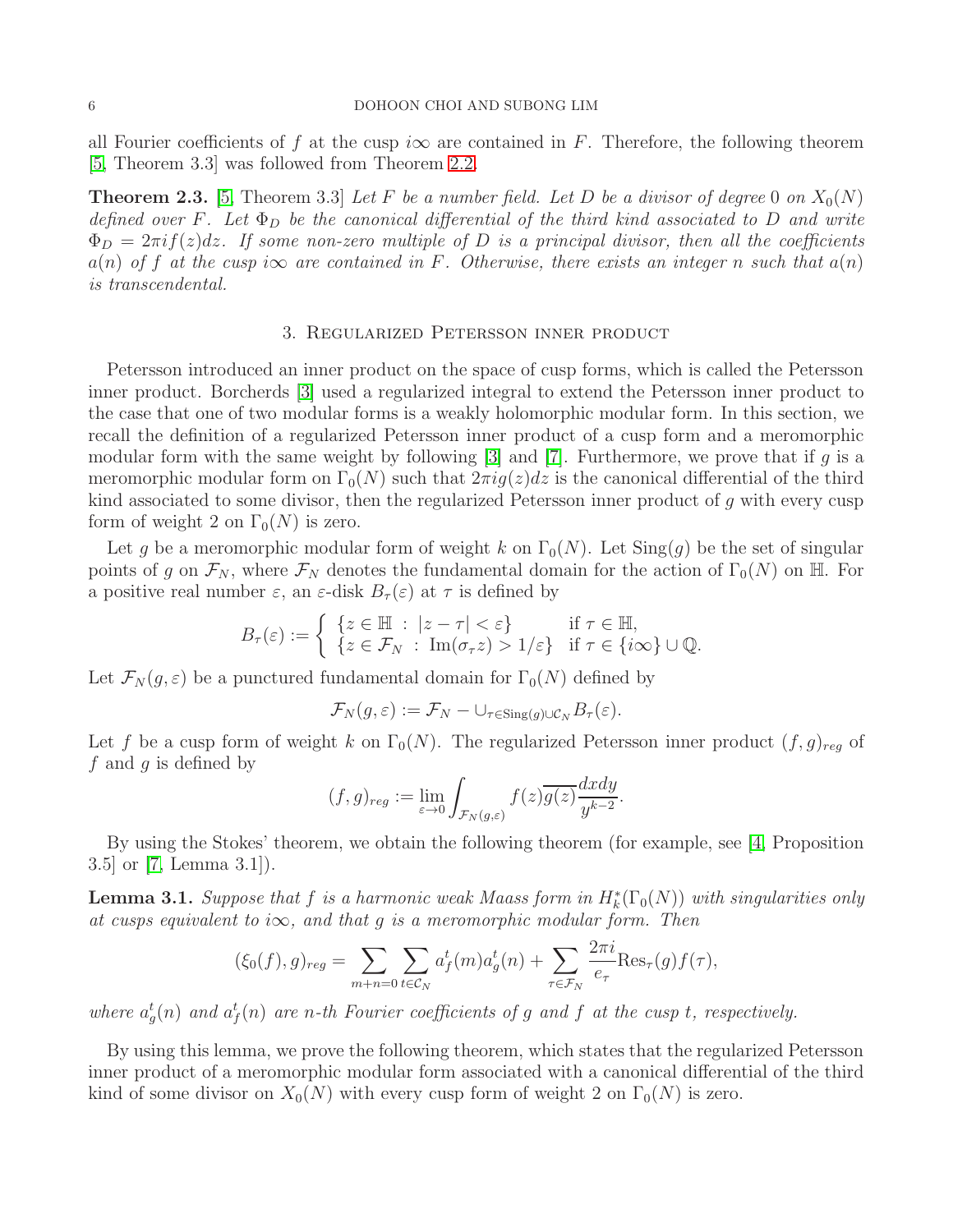<span id="page-6-1"></span>**Proposition 3.2.** Let g be a meromorphic modular form of weight 2 on  $\Gamma_0(N)$  associated with a canonical differential of the third kind. Then, for every cusp form f of weight 2 on  $\Gamma_0(N)$ ,

$$
(f,g)_{reg} = 0
$$

*Proof.* Let G be a harmonic function on H with log-type singularities such that  $\partial_z G = g$ . Then, we have

$$
d(f(z)\overline{G(z)}dz) = f(z)\overline{\partial_z G(z)}d\overline{z}dz = f(z)\overline{g(z)}(2i)dxdy.
$$

To apply the Stokes' theorem, we give the description of the boundary of  $\mathcal{F}_N(g,\epsilon)$ . For a subset D of  $\mathbb C$ , let  $\partial D$  denote the boundary of D. For a positive real number  $\varepsilon$ , we define

<span id="page-6-0"></span>
$$
\gamma_{\tau}(\varepsilon) := \begin{cases} \{z \in \mathbb{H} : |z - \tau| = \varepsilon\} & \text{if } \tau \in \mathbb{H}, \\ \{z \in \mathcal{F}_N : \operatorname{Im}(\sigma_\tau z) = 1/\varepsilon\} & \text{if } \tau \in \{i\infty\} \cup \mathbb{Q}. \end{cases}
$$

Assume that  $\varepsilon$  is sufficiently small. If we let  $\partial^* \mathcal{F}_N(g,\varepsilon)$  be the closure of the set  $\partial \mathcal{F}_N(g,\varepsilon) - \partial \mathcal{F}_N(g,\varepsilon)$ in C, then

(3.1) 
$$
\partial^* \mathcal{F}_N(g, \varepsilon) = \cup_{\tau \in \text{Sing}(g) \cup \mathcal{C}_N} \gamma_\tau(\varepsilon).
$$

From [\(3.1\)](#page-6-0), the Stokes' theorem implies

 $\mathbf{r} = \mathbf{r}$ 

$$
\int_{\mathcal{F}_N(g,\varepsilon)} f(z) \overline{g(z)} dx dy = \int_{\partial^* \mathcal{F}_N(g,\varepsilon)} \frac{1}{2i} f(z) \overline{G(z)} dz = \sum_{\tau \in \text{Sing}(g) \cup \mathcal{C}_N} \int_{\gamma_\tau(\varepsilon)} \frac{1}{2i} f(z) \overline{G(z)} dz.
$$

For each  $\gamma \in SL_2(\mathbb{Z})$ , the absolute value  $|(f|_2\gamma)(z)|$  exponentially decays as  $Im(z) \to \infty$ , since f is a cusp form. Thus, if  $\tau \in \mathcal{C}_N$ , then  $\lim_{\varepsilon \to 0} \int_{\gamma_\tau(\varepsilon)}$ 1  $\frac{1}{2i}f(z)G(z)dz=0.$ 

To complete the proof, we assume that  $\tau \in \text{Sing}(g)$ . Then,

$$
\left| \int_{\gamma_{\tau}(\varepsilon)} \frac{1}{2i} f(z) \overline{G(z)} dz \right|
$$
  
\n
$$
\leq \int_{\gamma_{\tau}(\varepsilon)} \frac{1}{2} |f(z)| |\overline{G(z)}| |dz|
$$
  
\n
$$
\leq \max\{|G(z)| : z \in \gamma_{\tau}(\varepsilon)\} M_1 \int_{\gamma_{\tau}(\varepsilon)} |dz| \text{ (some constant } M_1)
$$
  
\n
$$
\leq \max\{|G(z)| : z \in \gamma_{\tau}(\varepsilon)\} M_1(2\pi\varepsilon).
$$

The function G can be expressed around  $\tau$  as

$$
G(z) = -\log_e(|z - \tau|(z - \tau)) + G_0(z),
$$

where  $G_0(z)$  is a smooth function around  $\tau$ . In the definition of  $log_e$ , we use the principal branch. If  $\varepsilon$  is sufficiently small, then, for any  $z \in \gamma_{\tau}(\varepsilon)$ , we have

$$
|G(z)| \leq |\log_e(|z - \tau|(z - \tau))| + |G_0(z)|
$$
  
\n
$$
\leq |\log_e |z - \tau|| + |\log_e(z - \tau)| + M_2 \text{ (some fixed constant } M_2)
$$
  
\n
$$
\leq 2|\log_e \varepsilon| + \pi + M_2.
$$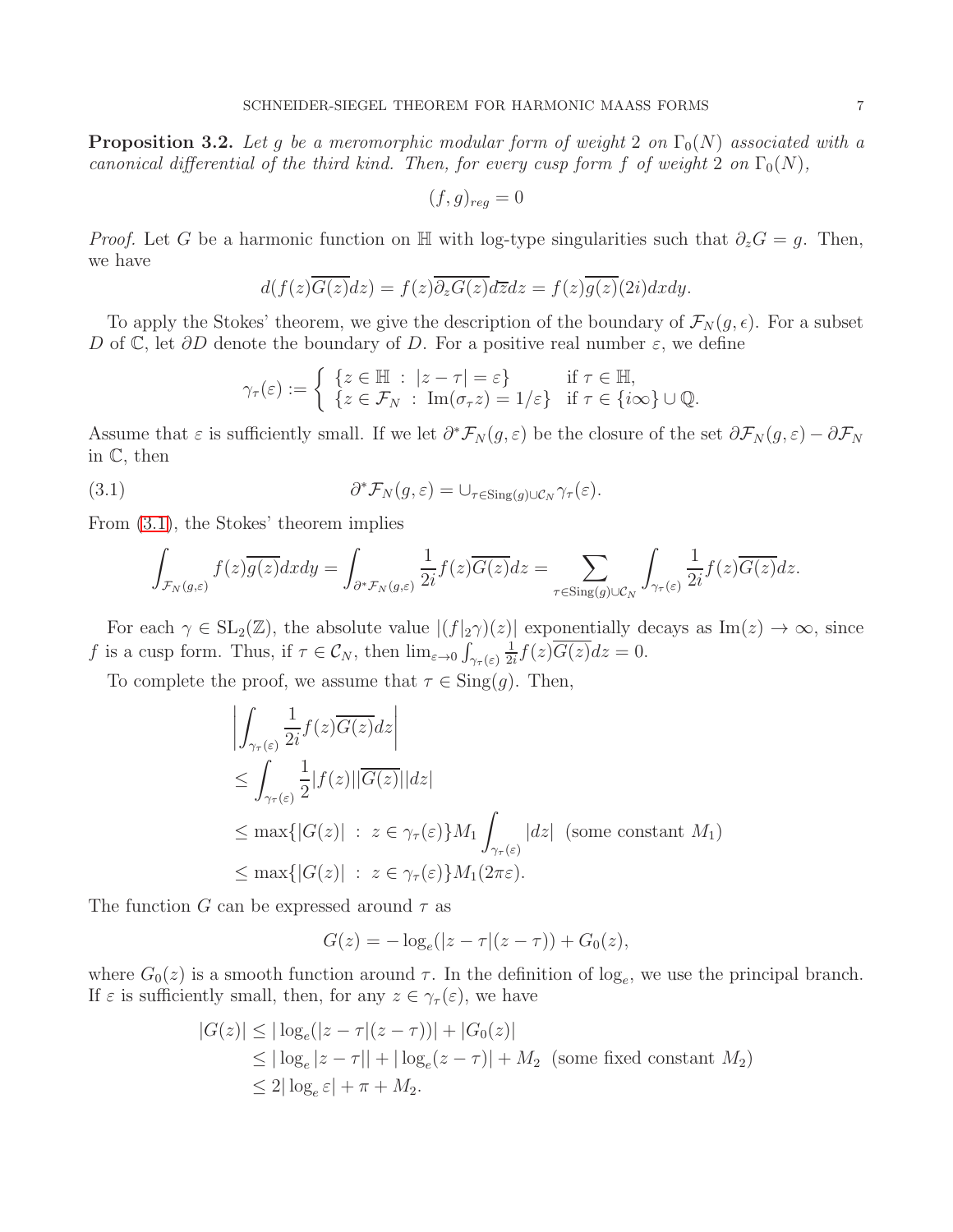Thus, for sufficiently small  $\varepsilon$ , we obtain

$$
\left| \int_{\gamma_\tau(\varepsilon)} \frac{1}{2i} |f(z)| \overline{G(z)} dz \right| \leq (2|\log_e \varepsilon| + \pi + M_2) M_1(2\pi\varepsilon).
$$

This implies that, for  $\tau \in \text{Sing}(q)$ ,

$$
\lim_{\varepsilon \to 0} \int_{\gamma_\tau(\varepsilon)} \frac{1}{2i} f(z) \overline{G(z)} dz = 0.
$$

<span id="page-7-0"></span>Thus, we complete the proof.

## 4. Proofs

In this section, we prove Theorem [1.2](#page-2-0) and [1.3.](#page-2-1) In this section, we always assume that  $N$  is a prime. Let D be a divisor of  $X_0(N)$ . Let  $\psi_D$  be a differential of the third kind associated to D. Let  $A_D$  be the space of meromorphic differentials, with only simple poles, such that their poles are only at the support of D. If D is defined over  $\overline{Q}$ , then there is a basis of  $A_D$  consisting of meromorphic differentials defined over  $\overline{Q}$ . Let us note that D is defined over  $\overline{Q}$  if and only if there exists  $\psi_D$  defined over  $\overline{Q}$ . Thus, for a divisor D defined over  $\overline{Q}$ , let  $\psi_D^{alg}$  be a differential of the third kind associated to D defined over  $\overline{\mathbb{Q}}$ . Let  $\Phi_D$  be the canonical differential of the third kind associated to D and

$$
F_D := \Phi_D - \psi_D^{alg}.
$$

Note that  $F_D$  (resp.  $\Phi_D$  and  $\psi_D^{alg}$ ) can be written as  $2\pi i f_{F_D}(z)dz$  (resp.  $2\pi i f_{\Phi_D}(z)dz$  and  $2\pi i f_{\psi_D^{alg}}(z)dz$ ) for some meromorphic modular forms  $f_{F_D}, f_{\Phi_D}$ , and  $f_{\psi_D^{alg}}$  of weight 2 on  $\Gamma_0(N)$ .

Let us consider special divisors  $D_{\tau}$ , where

$$
D_{\tau} = Q_{i\infty} - Q_{\tau} \in \text{Div}_{X_0(N)}(\mathbb{C})
$$

for  $\tau \in \mathbb{H}$ . Let us note that  $Q_{i\infty}$  is defined over  $\overline{Q}$ . A modular curve  $Y_0(N)$  is defined by an equation  $\Phi_N(X, Y) = 0$  such that  $\Phi_N(X, Y) \in \mathbb{Q}[X, Y]$  and  $\Phi_N(j(Nz), j(z)) = 0$  for all  $z \in \mathbb{H}$ . Thus, by Theorem A,  $\tau \in \mathbb{H}$  is a CM point if and only if  $Q_{\tau}$  is defined over  $\overline{\mathbb{Q}}$ . Thus, there exists  $\psi_{D_{\tau}}^{alg}$  $\frac{alg}{D_{\tau}}$  for  $D_{\tau}$  if and only if  $\tau$  is a CM point.

With these notations, we prove the following lemma.

<span id="page-7-1"></span>Lemma 4.1. With the above notation, assume that f is an arithmetic harmonic weak Maass form in  $H_k^*(\Gamma_0(N))$ , and that  $D := Q_{i\infty} - Q_{\tau}$  is defined over  $\overline{\mathbb{Q}}$ . Let m be a positive integer prime to N. Then, the following statements are true.

(1) For each m,

$$
f(T_m. Q_\tau) - \left(\xi_0(f|T_m), f_{\psi_D^{alg}}\right)_{reg}
$$

is algebraic. Especially, if f is a Hecke eigenform, then

$$
f(T_m.Q_\tau) - m^{-1}\lambda_m \left(\xi_0(f), f_{\psi_D^{alg}}\right)_{reg}
$$

is algebraic. Here,  $\lambda_m$  is the eigenvalue of  $\xi_0(f)$  for  $T_m$ .

(2) For each m,  $f(T_m,Q_\tau)$  is algebraic if and only if  $(\xi_0(f|T_m), f_{F_D})$  is algebraic.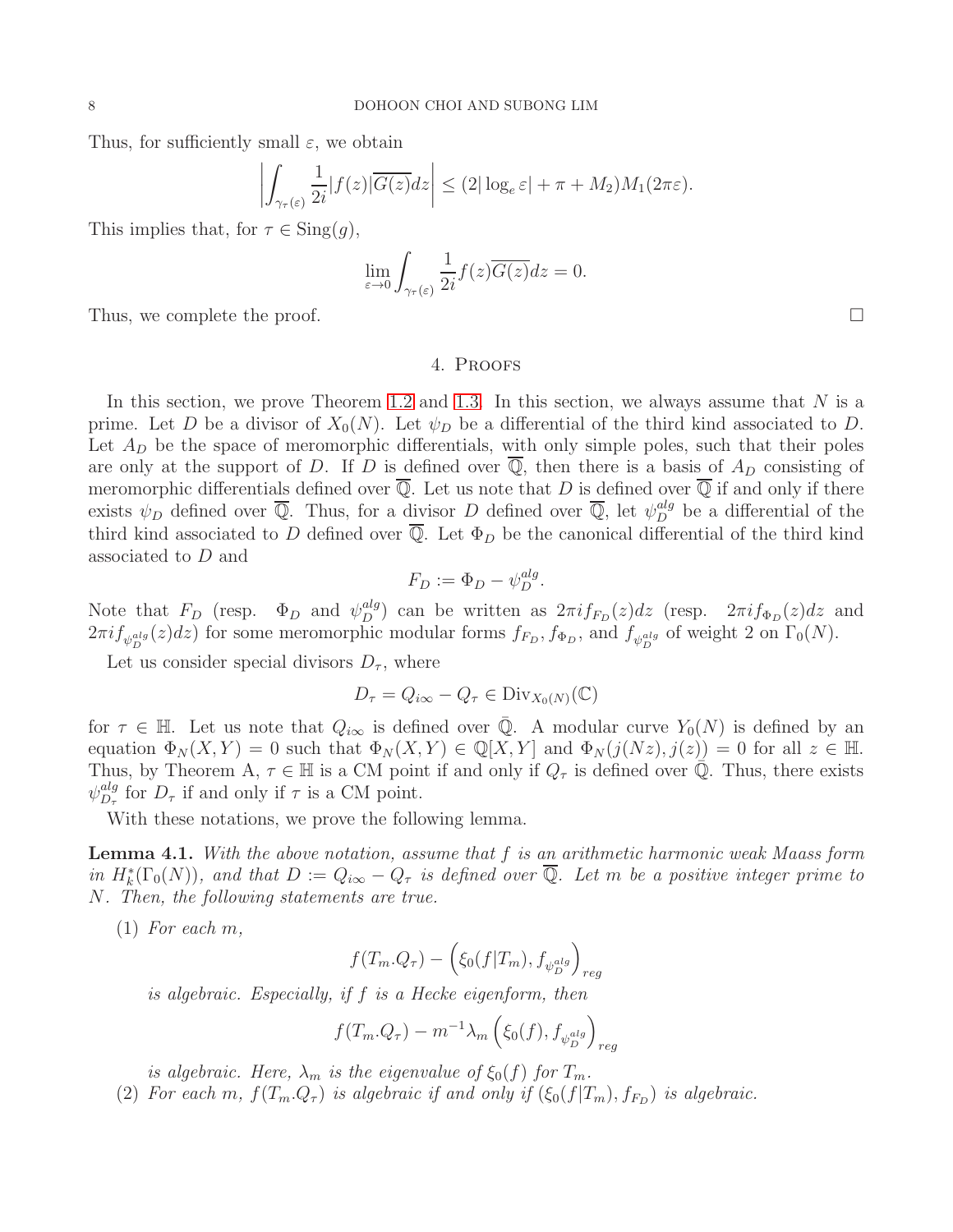*Proof.* (1) By the definition of  $\psi_D^{alg}$ , the constant term of  $f_{\psi_D^{alg}}$  at each cusp is an integer. Let

$$
E_N(z) := E_2(z) - NE_2(Nz),
$$

where  $E_2(z) = 1 - 24 \sum_{n=1}^{\infty} \sigma_1(d) q^n$  is the Eisenstein series of weight 2. Here,  $\sigma_1(n)$  is a function over Q defined by

$$
\sigma_1(n) := \begin{cases} \sum_{d|n} d & \text{if } n \text{ is a positive integer,} \\ 0 & \text{elsewhere.} \end{cases}
$$

Since N is a prime,  $\Gamma_0(N)$  has only two inequivalent cusps. Thus, there is a rational number  $c_0$ such that the constant term of

$$
f_{\psi_D^{alg}} - c_0 E_N
$$

is zero at each cusp inequivalent to i $\infty$ . Let us note that  $E_N$  is orthogonal to  $S_2(\Gamma_0(N))$  with respect to the Petersson inner product, and that the principal part of  $f_{\psi_D^{alg}}$  at the cusp  $i\infty$  is constant since poles of  $\psi_D^{alg}$  are simple poles. By Lemma [3.1,](#page-5-1) we have

$$
\begin{split}\n\left(\xi_0(f|T_m), f_{\psi_D^{alg}}\right)_{reg} &= \left(\xi_0(f|T_m), f_{\psi_D^{alg}} - c_0 E_N\right)_{reg} \\
&= \sum_{n\geq 1} a_{f|T_m}(-n) \left(c_{\psi_D^{alg}}(n) - 24c_0(\sigma(n) - N\sigma(n/N))\right) + (f|T_m)(Q_\tau) \\
&= \sum_{n\geq 1} a_{f|T_m}(-n) \left(c_{\psi_D^{alg}}(n) - 24c_0(\sigma(n) - N\sigma(n/N))\right) + f(T_m, Q_\tau),\n\end{split}
$$

where  $a_{f|T_m}(n)$  (resp.  $c_{\psi_D^{alg}}$ ) denotes the *n*-th Fourier coefficient of  $(f|T_m)^+$  (resp.  $f_{\psi_D^{alg}}$ ) at the cusp i $\infty$ . Note that the principal part of  $f|_{T_m}$  at the cusp i $\infty$  belongs to  $\overline{\mathbb{Q}}[q^{-1}]$  since the principal part of f at the cusp i $\infty$  does. This proves the first part. The second part follows from [\(2.2\)](#page-3-1).

(2) Let us note that  $f_{F_D} = f_{\Phi_D} - f_{\psi_D^{alg}}$  is a cusp form. Thus, by Proposition [3.2](#page-6-1) we have

$$
(\xi_0(f|T_m), f_{F_D}) = (\xi_0(f|T_m), f_{\Phi_D})_{reg} - (\xi_0(f|T_m), f_{\psi_D^{alg}})_{reg} = - (\xi_0(f|T_m), f_{\psi_D^{alg}})_{reg}.
$$

From (1), we get the desired result.

Theorem [1.2](#page-2-0) comes from Lemma [4.1.](#page-7-1)

*Proof of Theorem [1.2.](#page-2-0)* It is immediately implied by Lemma [4.1.](#page-7-1)

For a harmonic weak Maass form  $f$ , we define

$$
\text{Prin}(f) := \prod_{\substack{n>1\\ a_f(-n)\neq 0}} n,
$$

where  $a_f(n)$  is the n-th Fourier coefficient of  $f^+$  at the cusp i $\infty$ . For a positive integer m, we define the operators  $U_m$  and  $V_m$  for F, which are meromorphic functions on  $\mathbb{H}$ , by

$$
(F|U_m)(z) := \frac{1}{m} \sum_{j=0}^{m-1} F\left(\frac{z+j}{m}\right)
$$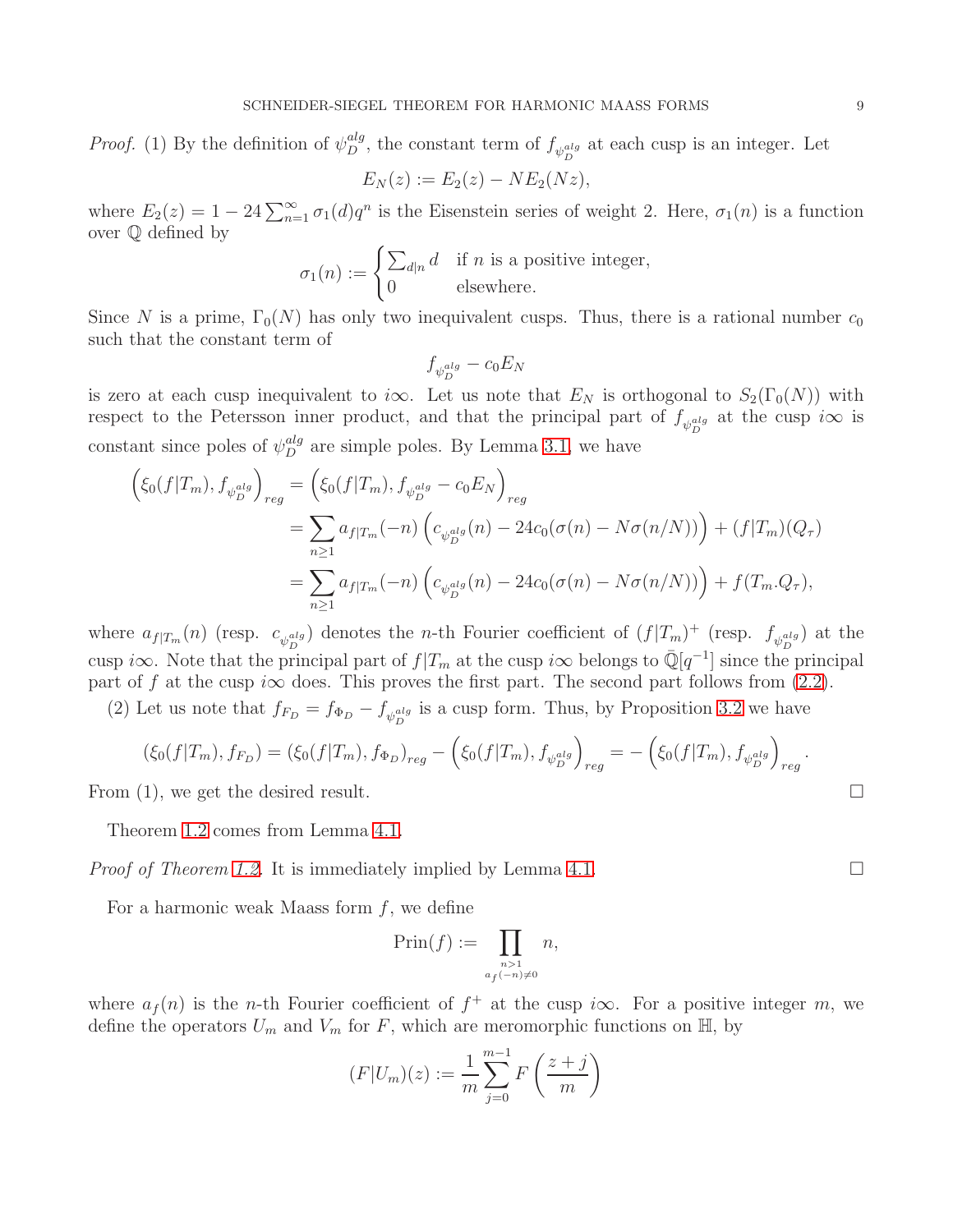and

$$
(F|V_m)(z) := F(mz).
$$

If  $F = \sum_n a_F(n)q^n$  is a meromorphic modular form of weight k on  $\Gamma_0(N)$ , then

- (1)  $F|U_m$  and  $F|V_m$  are meromorphic modular forms of weight k on  $\Gamma_0(mN)$ ,
- (2)  $(F|U_m)(z) = \sum_n a_F(mn)q^n$  and  $(F|V_m)(z) = \sum_n a_F(n)q^{mn}$

(for example, see Section 2.4 in [\[12\]](#page-13-9) for more details on the operators  $U_m$  and  $V_m$ ). To prove Theorem [1.3,](#page-2-1) we need the following lemmas.

<span id="page-9-1"></span>**Lemma 4.2.** Let  $f \in H_0^*(\Gamma_0(N))$  be an arithmetic Hecke eigenform. Let  $\tau$  be an algebraic number on H. Assume that  $D := Q_{i\infty} - Q_{\tau}$ . If  $\tau$  is not a CM point, then there are infinitely many positive integers m prime to  $N \cdot \text{Prin}(f)$  such that

(4.1) 
$$
\sum_{n\geq 1} a_f(-n)c_{\Phi_D}(mn)
$$

is transcendental, where  $a_f(n)$  (resp.  $c_{\Phi_D}(n)$ ) is the n-th Fourier coefficient of  $f^+$  (resp.  $f_{\Phi_D}$ ) at the cusp i $\infty$ .

*Proof.* Let A be the set of positive integers n such that  $a_f(-n) \neq 0$ . Note that A is a finite set. Then, we define

<span id="page-9-0"></span>
$$
F(z) := \sum_{n \in A} a_f(-n) (f_{\Phi_D} | U_n)(z).
$$

The m-th Fourier coefficient  $a_F(m)$  of F at the cusp i $\infty$  is equal to [\(4.1\)](#page-9-0). Thus, we need to show that F has infinitely many transcendental Fourier coefficients  $a_F(m)$  with  $(m, N \cdot \text{Prin}(f)) = 1$ .

Let  $B = \{p_1, \ldots, p_k\}$  be the set of primes p such that  $p|N \cdot \text{Prin}(f)$ . By using the operators  $U_n$ and  $V_n$ , we will remove Fourier coefficients  $a_F(m)$  with  $(m, N \cdot \text{Prin}(f)) \neq 1$ . We define  $F_0 := F$ and  $F_{i+1} := F_i - F_i |U_{p_{i+1}}| V_{p_{i+1}}$  for  $0 \le i \le k-1$ . Then, it is enough to show that  $F_k$  has infinitely many transcendental Fourier coefficients at the cusp  $i\infty$ .

By the definition of  $f_{\Phi_D}$ , we see that  $f_{\Phi_D}$  has a singularity at the non-CM point  $\tau$  in H. We will prove that  $F_k$  also has a singularity at a non-CM point in  $\mathbb H$ . We define

$$
f_{n,i,\mu_1,...,\mu_k}(z) := f_{\Phi_D}\left(\frac{z}{n} + \frac{i}{n} + \frac{\mu_1}{p_1 n} + \dots + \frac{\mu_k}{p_k n}\right)
$$

for  $n \in A, 0 \le i \le n-1, 0 \le \mu_1 \le p_1 - 1, \ldots, 0 \le \mu_k \le p_k - 1$ . Note that

$$
F_k(z) = F(z) - (F|U_{p_1}|V_{p_1})(z) - \cdots - (F|U_{p_k}|V_{p_k})(z) + (F|U_{p_1}|V_{p_1}|U_{p_2}|V_{p_2})(z) + \cdots + (F|U_{p_{k-1}}|V_{p_{k-1}}|U_{p_k}|V_{p_k})(z) + \cdots + (-1)^k (F|U_{p_1}|V_{p_1}| \cdots |U_{p_k}|V_{p_k})(z) = \sum_{n \in A} \sum_{0 \le i \le n-1} \sum_{\substack{0 \le \mu_j \le p_j-1 \ 1 \le j \le k}} \alpha_{n,i,\mu_1,\ldots,\mu_k} f_{n,i,\mu_1,\ldots,\mu_k}(z)
$$

for some nonzero constants  $\alpha_{n,i,\mu_1,\dots,\mu_k}$ . We fix  $n_0 \in A$ . Let

$$
\beta := n_0 \tau - \frac{1}{p_1} - \cdots - \frac{1}{p_k}.
$$

Then,  $\beta$  is not a CM point since  $\tau$  is not a CM point, and  $\beta$  is a singular point of the function  $f_{n_0,0,1,...,1}$ .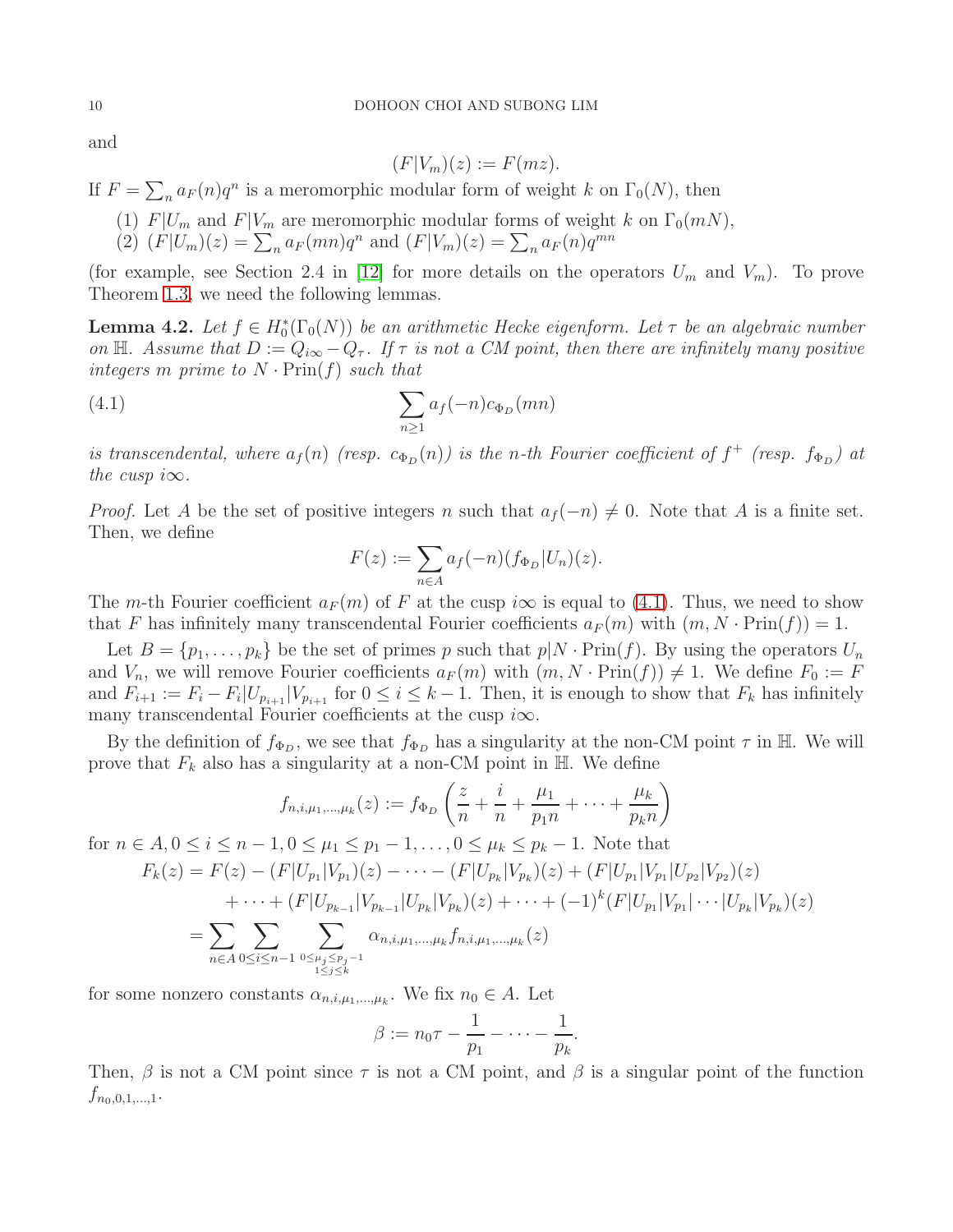To prove that  $F_k$  has a singularity at  $\beta$ , it is enough to show that  $\beta$  is not a singular point of  $f_{n,i,\mu_1,\dots,\mu_k}$  if  $(n,i,\mu_1,\dots,\mu_k) \neq (n_0,0,1,\dots,1)$ . Note that the set of singular points of  $f_{n,i,\mu_1,\dots,\mu_k}$ is a subset of

$$
T_{n,i,\mu_1,\dots,\mu_k} := \left\{ n(\gamma \tau) - i - \frac{\mu_1}{p_1} - \dots - \frac{\mu_k}{p_k} \mid \gamma \in \Gamma_0(N) \right\}.
$$

Suppose that  $\beta \in T_{n,i,\mu_1,\dots,\mu_k}$ . Then, for some  $\gamma = \binom{a \ b}{c \ d} \in \Gamma_0(N)$ , we have

$$
n_0 \tau - \frac{1}{p_1} - \dots - \frac{1}{p_k} = n(\gamma \tau) - i - \frac{\mu_1}{p_1} - \dots - \frac{\mu_k}{p_k}.
$$

This implies that

$$
n_0 \tau - n \frac{a \tau + b}{c \tau + d} = -i - \frac{\mu_1 - 1}{p_1} - \dots - \frac{\mu_k - 1}{p_k}
$$

.

If  $c \neq 0$ , then  $\tau$  satisfies a quadratic equation; this is not possible since  $\tau$  is not a CM point. Thus,  $c = 0$ . Then, we may assume that  $a = d = 1$ . From this, we have

$$
n_0\tau - n(\tau + b) = -i - \frac{\mu_1 - 1}{p_1} - \dots - \frac{\mu_k - 1}{p_k}.
$$

Since  $\tau$  is not a rational number, we see that  $n = n_0$ . Then, we obtain

$$
-nb + i = -\frac{\mu_1 - 1}{p_1} - \dots - \frac{\mu_k - 1}{p_k}.
$$

This holds only if  $\mu_1 = \cdots = \mu_k = 1$  and  $b = i = 0$ . Thus,  $\beta$  is a singular point only for  $f_{n_0,0,1,\dots,1}$ .

Let p be a prime. In a similar argument, we see that  $F_k|U_p$  also has a singularity at a non-CM point for every prime p. By the Siegel-Schneider theorem,  $F_k|U_p$  is not defined over  $\overline{Q}$ . Then, the q-expansion principle implies there is a Fourier coefficient of  $F_k|U_p$  at the cusp  $i\infty$  which is transcendental. Therefore,  $F_k$  has infinitely many transcendental Fourier coefficients.

<span id="page-10-0"></span>**Lemma 4.3.** Let  $f \in H_0^*(\Gamma_0(N))$  be an arithmetic Hecke eigenform. Assume that  $(g, \xi_0(f)) \neq 0$ for every Hecke eigenform  $g \in S_2(\Gamma_0(N))$ . Let D be a divisor of  $X_0(N)$  defined over  $\overline{\mathbb{Q}}$ . Assume that N is a prime, and  $\Phi_D$  is not defined over Q. Then, there exist infinitely many positive integers m prime to N such that  $f(T_m.D)$  are transcendental.

*Proof.* Let  $\{f_1, \ldots, f_k\}$  be the set of all normalized Hecke eigenforms in  $S_2(\Gamma_0(N))$ . Assume that  $f_i$  has a Fourier expansion of the form

$$
f_i(z) = \sum_{n=1}^{\infty} a_{f_i}(n) e^{2\pi i n z}.
$$

Then, we have

$$
(\xi_0(f), f_i) = \sum_{m+n=0} a_{f_i}(m) a_f(n),
$$

where  $a_f(n)$  is the *n*-th Fourier coefficient of  $f^+$  at the cusp i $\infty$ . Thus,  $(\xi_0(f), f_i)$  is algebraic

Note that  $f_{F_D}$  is a cusp form in  $S_2(\Gamma_0(N))$ . Assume that  $f_{F_D} = \sum_{i=1}^k \beta_i f_i$  for some  $\beta_i$ , and that  $\xi_0(f) = \sum_{i=1}^k \alpha_i f_i$  for some  $\alpha_i$ . By the assumption,  $\alpha_i \neq 0$  for all i. Let m be a positive integer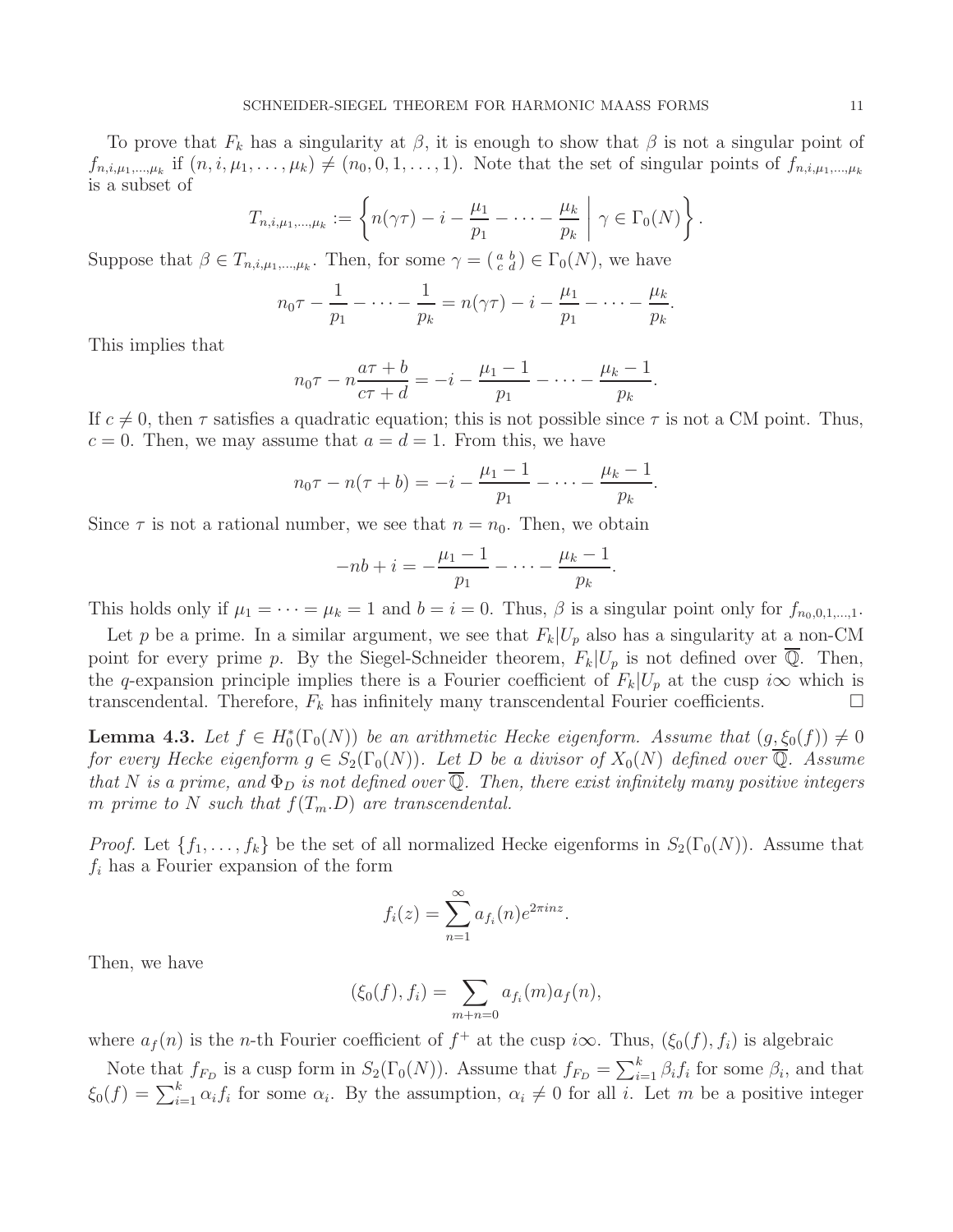prime to  $N$ . Then, we have

$$
\xi_0(f|T_m) = m^{-1}\xi_0(f)|T_m = m^{-1}\sum_{i=1}^k \alpha_i \lambda_{i,m} f_i,
$$

where  $\lambda_{i,m}$  is the eigenvalue of  $f_i$  for  $T_m$ . From this, we obtain

$$
(\xi_0(f|T_m), f_{F_D}) = m^{-1} \sum_{i=1}^k \sum_{j=1}^k (\alpha_i \lambda_{i,m} f_i, \beta_j f_j) = m^{-1} \sum_{i=1}^k \alpha_i \overline{\beta_i} \lambda_{i,m}(f_i, f_i).
$$

We define

<span id="page-11-1"></span>
$$
\tilde{\beta}_i := \alpha_i \overline{\beta_i}(f_i, f_i)
$$

for  $i = 1, \ldots, k$ .

Since  $\Phi_D$  is not defined over  $\overline{\mathbb{Q}}$ , we see that  $F_D$  is not defined over  $\overline{\mathbb{Q}}$ . This implies that at least one of  $\beta_i$  is transcendental. Note that  $\alpha_i(f_i, f_i)$  is a non-zero algebraic number for all i since  $\alpha_i(f_i, f_i) = (\xi_0(f), f_i)$  and  $\alpha_i \neq 0$  for all i. Thus, at least one of  $\tilde{\beta}_i$  is transcendental. As a vector space over  $\overline{\mathbb{Q}}$ , let W be the subspace of C generated by  $\tilde{\beta}_1,\ldots,\tilde{\beta}_k$ . Let  $\{w_1,\ldots,w_\ell\}$  be a basis of W, where  $w_1 = 1$ . We may assume that

(4.2) 
$$
\tilde{\beta}_i = \sum_{j=1}^{\ell} \beta_{ij} w_j
$$

for  $i = 1, \ldots, k$  and for some  $\beta_{ij} \in \overline{Q}$ . From this, we have (4.3)

<span id="page-11-0"></span>
$$
(\xi_0(f|T_m), f_{F_D}) = m^{-1} \sum_{i=1}^k \tilde{\beta}_i \lambda_{i,m} = m^{-1} \sum_{i=1}^k \left( \sum_{j=1}^\ell \beta_{i,j} w_j \right) \lambda_{i,m} = m^{-1} \sum_{j=1}^\ell \left( \sum_{i=1}^k \beta_{i,j} \lambda_{i,m} \right) w_j.
$$

By Lemma [4.1](#page-7-1) (2) and [\(4.3\)](#page-11-0),  $f(T_m.D)$  is algebraic if and only if

(4.4) 
$$
\sum_{i=1}^{k} \beta_{i,j} \lambda_{i,m} = 0
$$

for every  $j \geq 2$ .

Suppose that  $f(T_m.D)$  is algebraic for all positive integers m prime to N. Since at least one of  $\tilde{\beta}_i$ is transcendental, at least one of  $\beta_{i,j}$  with  $j \geq 2$  is non-zero by [\(4.2\)](#page-11-1). From this, there is a positive integer  $j_0 \geq 2$  such that  $(\beta_{1,j_0}, \ldots, \beta_{\ell,j_0}) \neq (0,\ldots,0)$ . We define a cusp form g in  $S_2(\Gamma_0(N))$  by

(4.5) 
$$
g := \sum_{i=1}^{k} \beta_{i,j_0} f_i.
$$

Note that by [\(4.4\)](#page-11-2),  $a_g(m) = 0$  for all positive integers m prime to N, where  $a_g(m)$  denotes the  $m$ -th Fourier coefficient of  $q$ . This implies that

<span id="page-11-3"></span><span id="page-11-2"></span>
$$
g|U_N|V_N = g \in S_2(\Gamma_0(N))
$$

since N is a prime. By Lemma 16 in [\[1\]](#page-12-5),  $g|U_N$  is a cusp form in  $S_2(\Gamma_0(1))$ . Since  $S_2(\Gamma_0(1)) = \{0\},$ this implies that  $g|U_N = 0$ . From this, we have  $g = 0$  since  $a_q(m) \neq 0$  only when N | m. This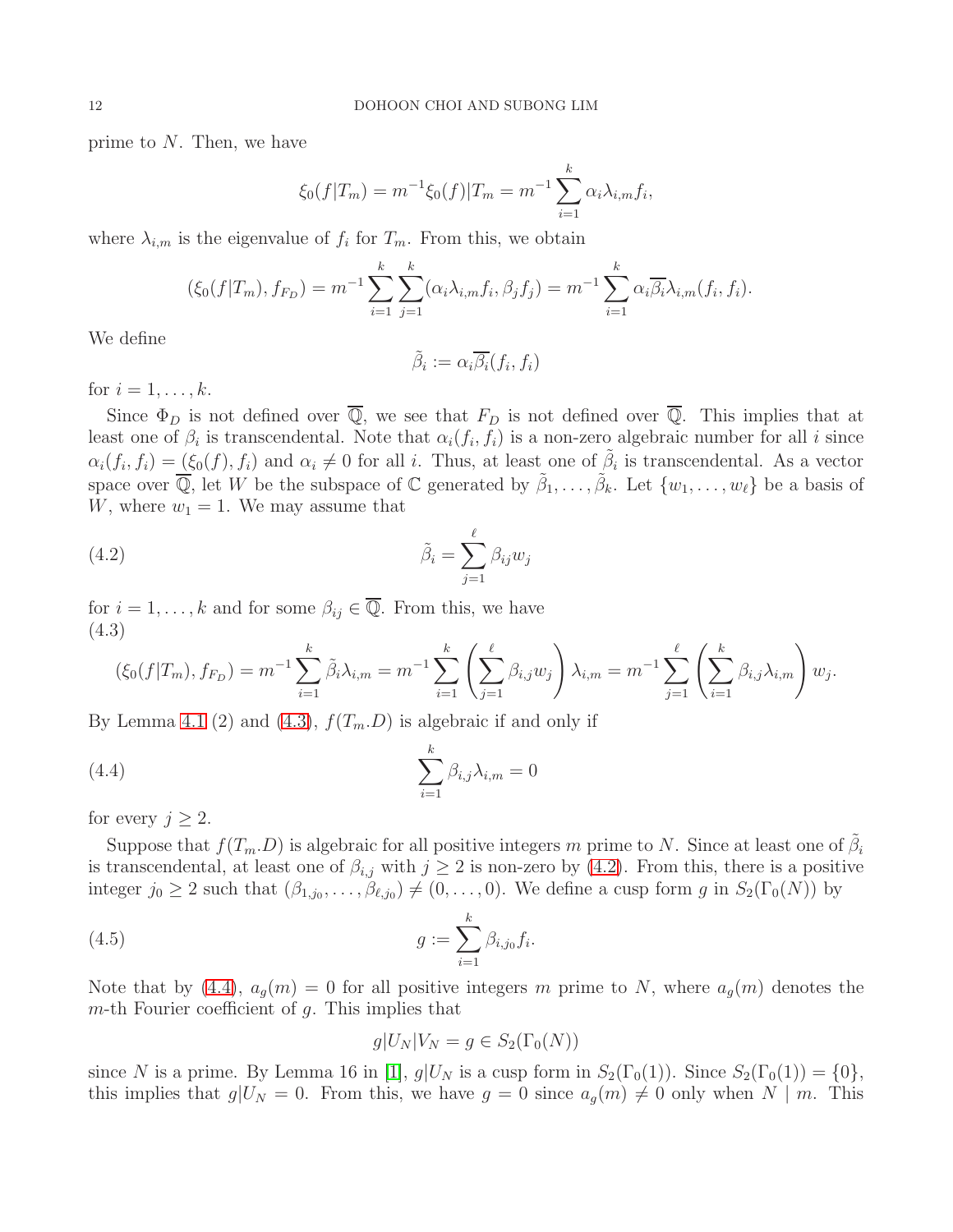is a contradiction due to the fact that  $\{f_1, \ldots, f_k\}$  is a basis of  $S_2(\Gamma_0(N))$  and  $(\beta_{1,j_0}, \ldots, \beta_{\ell,j_0}) \neq$  $(0, \ldots, 0)$ . Thus, there is a positive integer  $m_0$  prime to N such that  $f(T_{m_0}.D)$  is transcendental.

By [\(4.4\)](#page-11-2), there exists  $j_0 \geq 2$  such that  $\sum_{i=1}^k \beta_{i,j_0} \lambda_{i,m_0} \neq 0$ . If we define g by [\(4.5\)](#page-11-3), then  $a_q(m_0) \neq 0$ . Thus, the function

$$
(g - g|U_N|V_N)(z) = \sum_{N \nmid m} a_g(m)e^{2\pi imz}
$$

is a non-zero cusp form of weight 2. Therefore, there exist infinitely many positive integer  $m$  prime to N such that  $a_q(m) \neq 0$ . With [\(4.4\)](#page-11-2), this completes the proof.

Now we prove Theorem [1.3.](#page-2-1)

*Proof of Theorem [1.3.](#page-2-1)* First, we prove that if  $\tau$  is not a CM point or nD is not rational on  $X_0(N)$ for any positive integer n, then  $f(T_m, Q_\tau)$  is not algebraic for some positive integer m prime to N. Suppose that  $\tau$  is not a CM point. Then, by Lemma [4.2,](#page-9-1) there exists a positive integer m prime to  $N \cdot \text{Prin}(f)$  such that  $(4.1)$  is transcendental. Since we have

$$
f(T_m.Q_\tau) = -\sum_{n\geq 1} a_f(-n)c_{\Phi_D}(mn)
$$

for positive integers m prime to  $N \cdot \text{Prin}(f)$  by Lemma [3.1](#page-5-1) and Proposition [3.2,](#page-6-1) we see that  $f(T_m, Q_\tau)$  is transcendental for some positive integer m prime to N.

Suppose that  $\tau$  is a CM point and that  $nD$  is not rational on  $X_0(N)$  for any positive integer n. This implies that D is defined over  $\overline{Q}$  and that D is not a principal divisor. By Theorem [2.2,](#page-4-1)  $\Phi_D$ is not defined over  $\overline{Q}$ . Therefore, there exists a positive integer m prime to N such that  $f(T_m, Q_\tau)$ is not algebraic by Lemma [4.3.](#page-10-0)

Conversely, suppose that  $\tau$  is a CM point and  $nD$  is rational on  $X_0(N)$  for some positive integer n. Then, D is defined over  $\overline{Q}$  and D is a principal divisor. By Theorem [2.2,](#page-4-1)  $\Phi_D$  is defined over  $\overline{Q}$ . Thus, all the Fourier coefficients of  $f_{F_D}$  at the cusp  $i\infty$  is algebraic. Let m be a positive integer prime to N. Then, by Lemma [3.1,](#page-5-1) we have

$$
(\xi_0(f|T_m), f_{F_D}) = \sum_{n \ge 1} a_{f|T_m}(-n)c_{F_D}(n),
$$

where  $a_{f|T_m}(n)$  (resp.  $c_{F_D}(n)$ ) is the *n*-th Fourier coefficient of  $(f|T_m)^+$  (resp.  $f_{F_D}$ ) at the cusp *i*∞. This implies that  $(\xi_0(f|T_m), f_{F_D})$  is algebraic. Therefore, by Lemma [4.1](#page-7-1) (2),  $f(T_m, Q_\tau)$  is algebraic.  $\square$ 

#### **REFERENCES**

- <span id="page-12-5"></span><span id="page-12-1"></span>[1] A. O. L. Atkin and J. Lehner, *Hecke operators on*  $\Gamma_0(m)$ , Math. Ann. **185** (1970), 134–160.
- <span id="page-12-4"></span> $[2]$  M. H. Baker, *Torsion points on modular curves*, Invent. Math.  $140$   $(2000)$ , no. 3, 487–509.
- <span id="page-12-2"></span>[3] R. E. Borcherds, Automorphic forms with singularities on Grassmannians, Invent. Math. 132 (1998), no. 3, 491–562.
- <span id="page-12-3"></span>[4] J. H. Bruinier and J. Funke, On two geometric theta lifts, Duke Math. J. 125 (1) (2004) 45–90.
- [5] J. H. Bruinier and K. Ono, Heegner divisors, L-functions and harmonic weak Maass forms, Ann. of Math. (2) 172 (2010), no. 3, 2135–2181.
- <span id="page-12-0"></span>[6] J. H. Bruinier, K. Ono, and R. C. Rhoades, Differential operators for harmonic weak Maass forms and the vanishing of Hecke eigenvalues, Math. Ann. 342 (2008), 673–693.